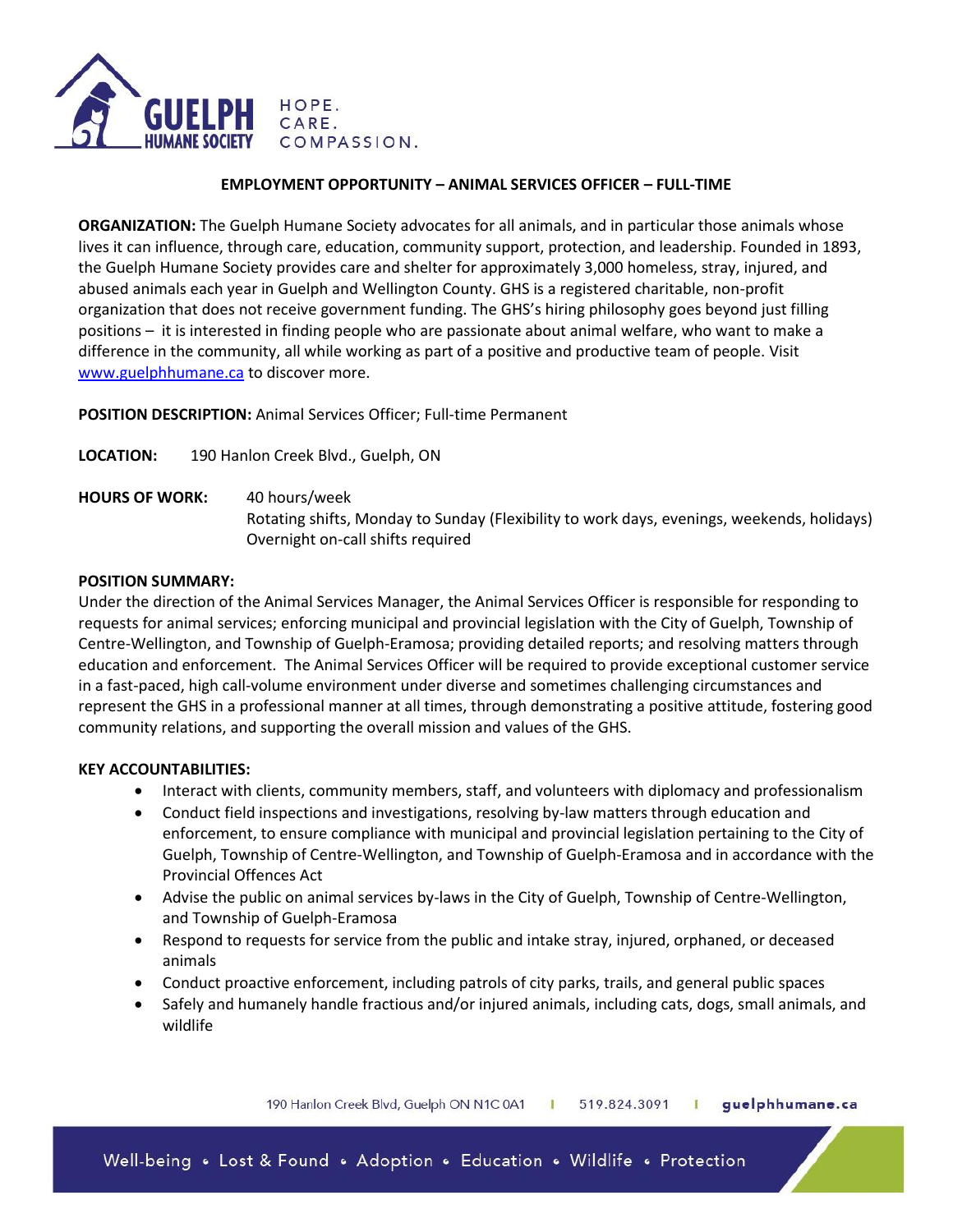

- Work effectively and cordially with stakeholders and partners, including provincial inspectors, licensed wildlife rehabilitators, municipal by-law officers, emergency responders, and local community service agencies
- Attend court appearances and give evidence on behalf of the municipality regarding animal services matters
- Promote, enforce and sell City of Guelph, Township of Centre-Wellington, and Township of Guelph-Eramosa's dog licences
- Interact with all animals safely, respectfully, compassionately, and in a manner that minimizes stress using modern, commonly accepted practices
- Record, monitor, and regularly update lost and found animal reports
- Maintain detailed daily records of activities, adhering to GHS policies and procedures
- Assist with compilation of monthly statistics of animal services activities for the department
- Work with other staff and volunteers to achieve a clean and organized facility, with strict adherence to infection control protocols
- Provide accurate, knowledgeable, and friendly service to the public
- Follow GHS policies and protocols for handling dangerous and/or infectious animals
- Participate in outreach activities within the community to provide education and public relations
- Maintain a high level of communication with all other staff and volunteers
- Treat other staff, volunteers, and members of the public with courtesy and respect
- Immediately report all incidents of injury, property damage, absence of or failure of a protective device and/or equipment
- Work in compliance with the Occupational Health and Safety Act and its regulations
- Participate in an organizational culture that contributes to the overall safety of staff, particularly as it relates to officer safety
- Embrace and consistently enact organizational values of respect, caring, integrity and partnership, supported by being authentic and accountable to yourself and your team
- Complete other duties as assigned

### **KEY QUALIFICATIONS:**

- Post-secondary education in a related discipline (e.g. Animal Sciences, Animal Care, Law & Security)
- Related experience in animal care and/or law enforcement an asset.
- Valid Ontario Driver's License (full Class G) with clean Driver's Abstract; Clear Police Clearance Certificate
- Knowledge of the City of Guelph, Township of Centre-Wellington, and Township of Guelph-Eramosa would be an asset
- Knowledge of relevant court procedures, regulations, and legislation pertaining to animals (Municipal bylaws, Dog Owners Liability Act, etc.)
- Protective rabies titre an asset (or willingness to receive pre-exposure rabies vaccinations to obtain protective titre)
- Excellent oral and written communication skills utilized across all mediums, including phone, email, and face-to-face interactions

190 Hanlon Creek Blvd, Guelph ON N1C 0A1 519.824.3091 | guelphhumane.ca